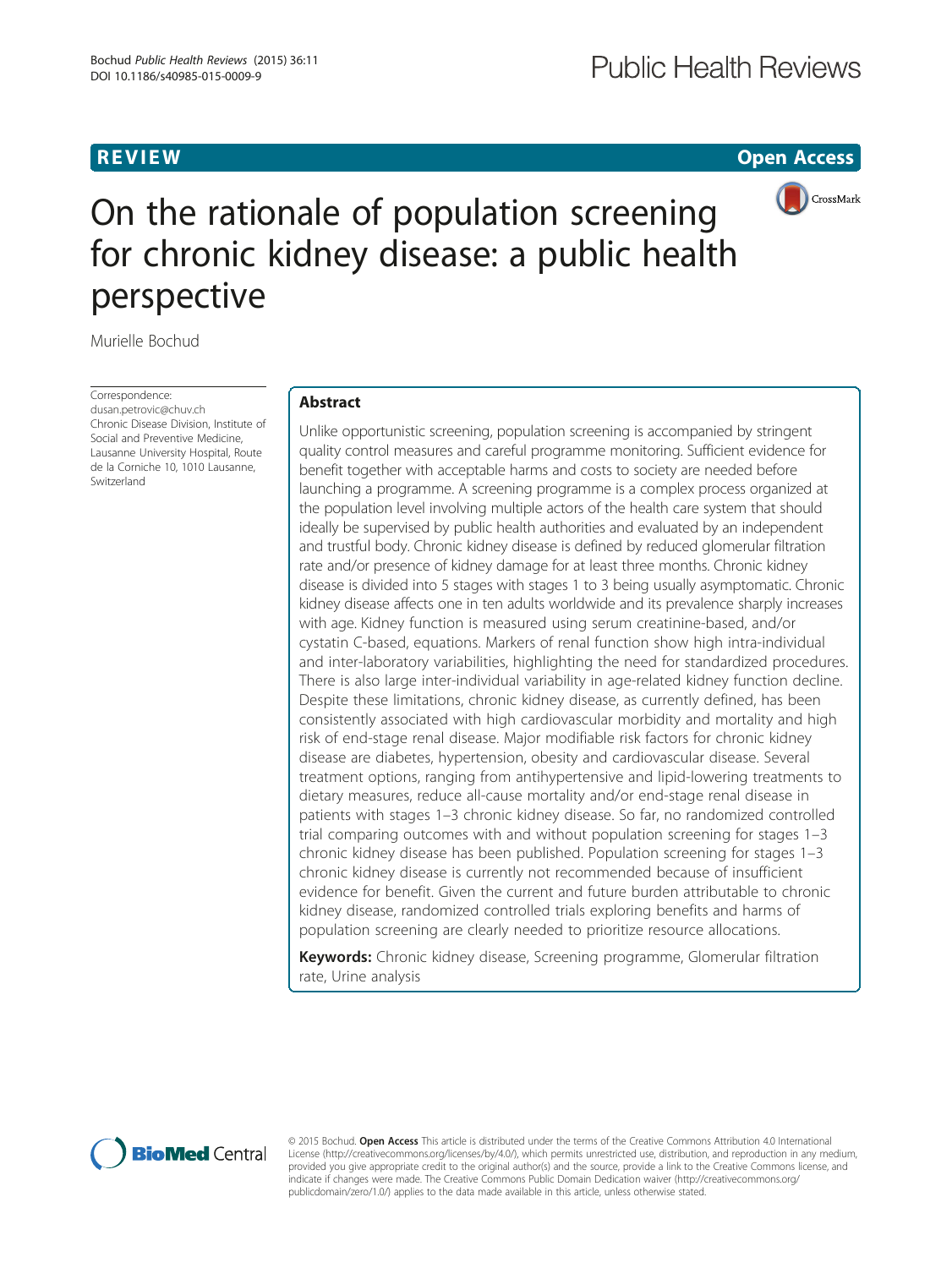#### Introduction

Chronic kidney disease (CKD) and its complications represent an enormous and increasing public health burden worldwide [[1\]](#page-8-0). More than one in ten adults suffers from CKD in the general population [[2\]](#page-8-0), with a majority of people being in its early stages (i.e. 1 to 3) [\[2](#page-8-0)]. In the general population, the prevalence of CKD sharply increases with age [[3\]](#page-8-0). CKD can be considered as a condition associated with premature ageing with accelerated vascular disease [\[4](#page-8-0)]. The large number of people with CKD, or at high risk of CKD (i.e. patients with hypertension, diabetes and/or CVD), implies that primary care providers and specialists other than nephrologists frequently encounter patients with CKD [[5](#page-8-0)], a situation in which most CKD cases are diagnosed via opportunistic kidney function screening or automated eGFR reporting.

The aim of this review is to discuss the rationale and currently available evidence for, or against, population-based screening for CKD. The focus will be on the situation of screening asymptomatic individuals at early stages of CKD regardless of the presence or absence of CKD risk factors.

#### Challenges in measuring renal function

Kidney function is usually measured by estimating glomerular filtration rate (GFR), which is currently considered to be the best index. A direct measurement of GFR is possible, such as by assessing urinary iothalamate or inulin clearance, but this is cumbersome and not suitable for route clinical or population screening. Several equations have been proposed to estimate GFR (eGFR) from serum creatinine and the currently recommended equation for adults is the Chronic Kidney Disease-Epidemiology Collaboration (CKD-EPI) equation [[6\]](#page-9-0). The CKD-EPI equation also takes age, sex and race into account, because of their association with muscle mass, which influences the generation of creatinine. It is particularly challenging to accurately estimate eGFR in older adults, because the increase in serum creatinine reflecting reduced kidney function is paralleled by an age-related decrease in muscle mass [[7\]](#page-9-0). Another issue is the need to calibrate serum creatinine assays across laboratories to use them to estimate GFR [\[8](#page-9-0), [9](#page-9-0)]. Because creatinine depends on muscle mass and other factors, such as diet, that influence creatinine generation, there have been efforts to identify a marker of glomerular filtration that does not suffer from these limitations. Cystatin C, an endogenous protein produced by nearly all human cells that is freely filtered by the glomeruli, has recently been proposed as a new marker. Cystatin C-based equations to estimate GFR are now available [[10](#page-9-0)–[14\]](#page-9-0). Compared to creatinine, cystatin C-based equations better predicted all-cause mortality and cardiovascular events in people older than 65 years [\[15\]](#page-9-0) as well as all-cause mortality and end-stage renal disease (ESRD) in general adult populations [\[11\]](#page-9-0). Cystatin C may be combined with creatinine to estimate GFR [\[11\]](#page-9-0), as demonstrated by some recently published equations cited above [[13](#page-9-0), [14](#page-9-0)]. Markers of glomerular filtration (e.g. serum creatinine and cystatin C) and markers of kidney damage (e.g. albuminuria, renal biopsy findings) are also part of the tests used to define CKD-staging.

#### How to diagnose chronic kidney disease?

CKD is defined by the Kidney Disease: Improving Global Outcomes Initiative (KDOQI) as abnormalities of kidney structure or function, present for more than 3 months, with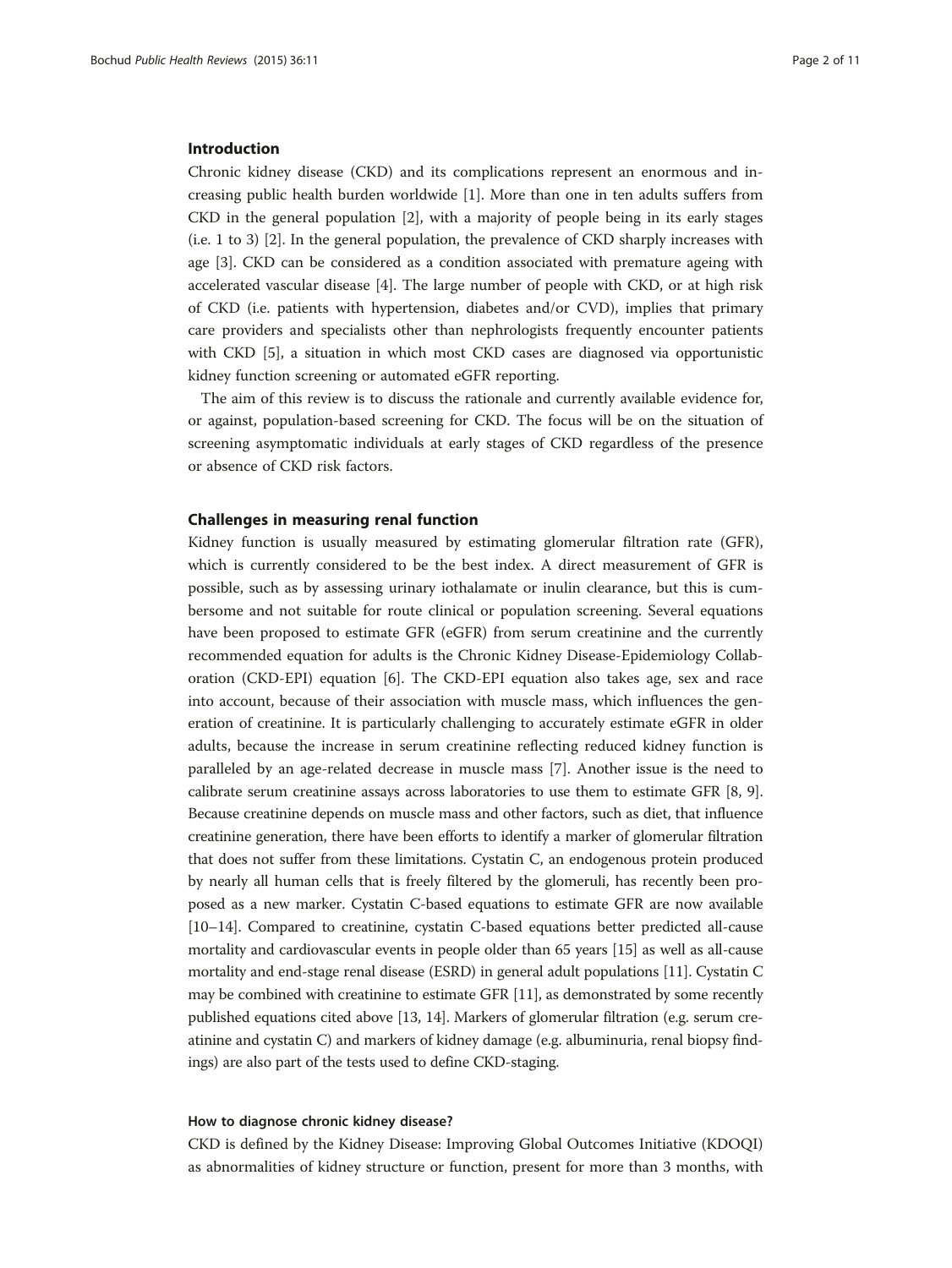implications for health [\[16](#page-9-0)]. The following criteria are considered as markers of kidney damage: albuminuria (albumin excretion rate of 30 mg/24 h or higher or albumincreatinine ratio ≥ 30 mg/g); abnormal urine sediment; abnormal histology; structural abnormalities detected at imaging; history of kidney transplantation or present of kidney damage; eGFR < 60 mL/min/1.73 m<sup>2</sup> for ≥3 months). KDIGO revised CKD staging by categorizing GFR into 6 stages and albuminuria into 3 stages (Table 1). In its early stages, CKD is almost always asymptomatic, which makes early CKD diagnosis of interest for population screening.

#### Chronic kidney disease burden

CKD is associated with an elevated risk of all-cause mortality, the lower the kidney function, the higher the risk [[17](#page-9-0)–[19](#page-9-0)]. Albuminuria provides prognostic information with respect to all-cause and cardiovascular mortality as well as acute kidney injury, progression of CKD and ESRD, independently of estimated glomerular filtration rate (eGFR) [[20](#page-9-0), [21](#page-9-0)]. Compared to a person with an eGFR > 60 mL/min/1.73 m<sup>2</sup>, a person with an eGFR between 45 and 59 mL/min/1.73 m<sup>2</sup> has 20 % higher mortality, a person with an eGFR between 30 to 44 mL/min/1.73 m<sup>2</sup> has 80 % higher mortality, and a person with an eGFR below 30 has  $mL/min/1.73$  m<sup>2</sup> more than three-fold higher all-cause mortality [\[17](#page-9-0)]. The associated risks of cardiovascular events, and of hospitalizations, are of similar magnitudes than those observed for all-cause mortality at each of these eGFR categories, independently of diabetes, hypertension, dyslipidemia and prior cardiovascular disease (CVD) [[17, 19\]](#page-9-0). The latest large-scale meta-analysis of cohorts highlighted a j-shaped relationship between eGFR and all-cause and cardiovascular mortality with the lowest mortality observed at an eGFR of about 95 mL/min/1.73 m<sup>2</sup> [[20\]](#page-9-0). The higher mortality observed in people with high eGFR may potentially reflect the deleterious effects of glomerular hyperfiltration or be the consequence of low creatinine generation in people with muscle wasting (e.g. cancer). In people with hypertension, diabetes or CVD, both low eGFR and the presence of albuminuria are independently associated with all-cause and cardiovascular mortality [\[22](#page-9-0)]. Also, there is no evidence that diabetes modifies the mortality risk associated with reduced eGFR or the presence of albuminuria [[23\]](#page-9-0).

#### Natural history of renal function

The major risk factors for CKD include older age, diabetes, arterial hypertension, cardiovascular disease (CVD), obesity and selected ethnic groups [[24](#page-9-0)–[28](#page-9-0)]. Renal function

|                                          |                  |           | Albuminuria stages (mg/g) |             |            |
|------------------------------------------|------------------|-----------|---------------------------|-------------|------------|
|                                          |                  |           | A1: < 30                  | A2: 30-299  | A3: >300   |
| GFR stages (mL/min/1.73 m <sup>2</sup> ) | G1               | $\geq 90$ | No CKD                    | CKD G1-A2   | CKD G1-A2  |
|                                          | G <sub>2</sub>   | 60-89     | No CKD                    | $CKD G2-A2$ | CKD G2-A3  |
|                                          | G <sub>3</sub> a | 45-59     | CKD G3a-A1                | CKD G3a-A2  | CKD G3a-A3 |
|                                          | G <sub>3</sub> b | $30 - 44$ | CKD G3b-A1                | CKD G3b-A2  | CKD G3b-A3 |
|                                          | G4               | $15-29$   | CKD G4a-A1                | CKD G4a-A2  | CKD G4a-A3 |
|                                          | G5               | < 15      | CKD G5a-A1                | CKD G5a-A2  | CKD G5a-A3 |

Table 1 Chronic kidney disease by GFR and albuminuria stages (adapted from [\[16](#page-9-0)] and [[61](#page-10-0)])

GFR glomerular filtration rate, CKD chronic kidney disease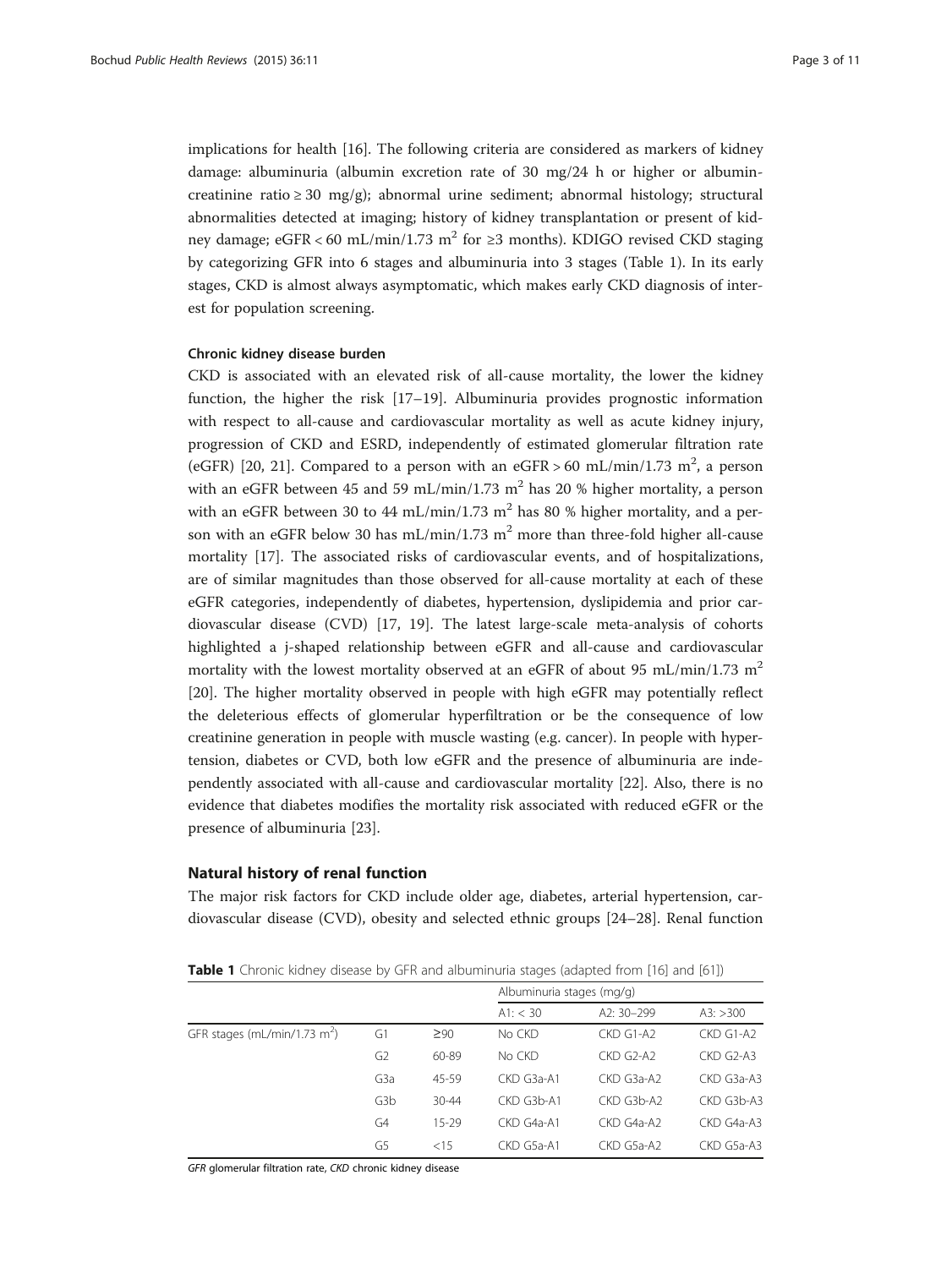gradually decreases with age [\[29](#page-9-0), [30](#page-9-0)]. Yet, there is large inter-individual variability in age-related kidney function decline [[7, 28](#page-9-0), [31](#page-9-0)–[33\]](#page-9-0), with some people being rapid progressors and others non-progressors. So far, our ability to predict rapid progression has been limited [\[34](#page-9-0)]. In longitudinal studies, the average rate of eGFR decline varied from 0.4 to 1.2 mL/min/1.73 m<sup>2</sup>/year in healthy adults, was usually higher in patients with comorbidities or in older people (i.e. 1 to 2 mL/min/1.73  $m^2$ /year) and even higher in patients with CKD (i.e. 2 to 5 mL/min/1.73  $m^2$ /year) [[30](#page-9-0)]. People with rapid age-related eGFR decline have higher all-cause and cardiovascular mortality, independently of baseline eGFR level [[7, 28](#page-9-0), [31, 35\]](#page-9-0), which underscores the importance of taking not only point-estimates of kidney function into account, but also longitudinal variation. Rapid eGFR decline was also associated with higher incidence of cardiovascular events [[33\]](#page-9-0). There is however some uncertainty regarding how to best define rapid eGFR decline [[30\]](#page-9-0). Some studies have used absolute [\[7](#page-9-0), [32, 33](#page-9-0)] and others relative (i.e. percent changes) [[16, 31, 35\]](#page-9-0) eGFR differences. Of interest, people with CKD stage 3, in whom an increase in eGFR during follow-up is observed, tend to have higher mortality than those with a stable eGFR with time [[31\]](#page-9-0).

Large scale studies found obesity to represent a risk factor for the development of CKD and ESRD, independently of classical CKD risk factors [\[36](#page-9-0)–[39\]](#page-10-0), although this independence is not clear for stage 3 CKD [\[40](#page-10-0)]. Obesity also is a risk factor for CKD in non-diabetic people [[41\]](#page-10-0). The mechanisms by which obesity could negatively influence renal function are currently unclear [\[42](#page-10-0)]. Obesity raises the important issue of whether or not to index kidney function for body surface area, as is currently the case [\[43, 44](#page-10-0)]. Such indexing may lead to underestimate eGFR or, by contrast, may mask obesityrelated glomerular hyperfiltration [\[43](#page-10-0), [44](#page-10-0)], a potential marker of future kidney function deterioration.

Although little prospective population-based data are available [\[30\]](#page-9-0), there is also substantial intra-individual variability in kidney function trajectory over time, with some people displaying a linear decline and others a non-linear decline (e.g. eGFR increases and then rapidly decreases), such as observed in patients with diabetes and/or obesity. The dynamic variability in eGFR has been inconsistently associated with higher risk of ESRD [[45, 46\]](#page-10-0) and more research is needed in this area, in particular to explore the effect, and pertinence, of indexing GFR for body surface area.

#### Principles of population-based screening

The management of screening is a public health service that needs (1) to identify programmes that do more harm than good at affordable costs and (2) to ensure that the quality of the programmes are continuously monitored [\[47\]](#page-10-0).

#### Elements of a screening programme

"Screening is a programme not a test" [[47\]](#page-10-0). « One of the aims of screening is to control a disease at the population level ». According to Gray [[47\]](#page-10-0), a screening programme is composed of five basic elements: (1) a target population to be invited at specified intervals; (2) one or more screening tests; (3) one or more diagnostic tests; (4) treatment options and (5) quality management. A screening programme often has to deal with opportunistic screening, i.e. screening tests that are made outside of the programme,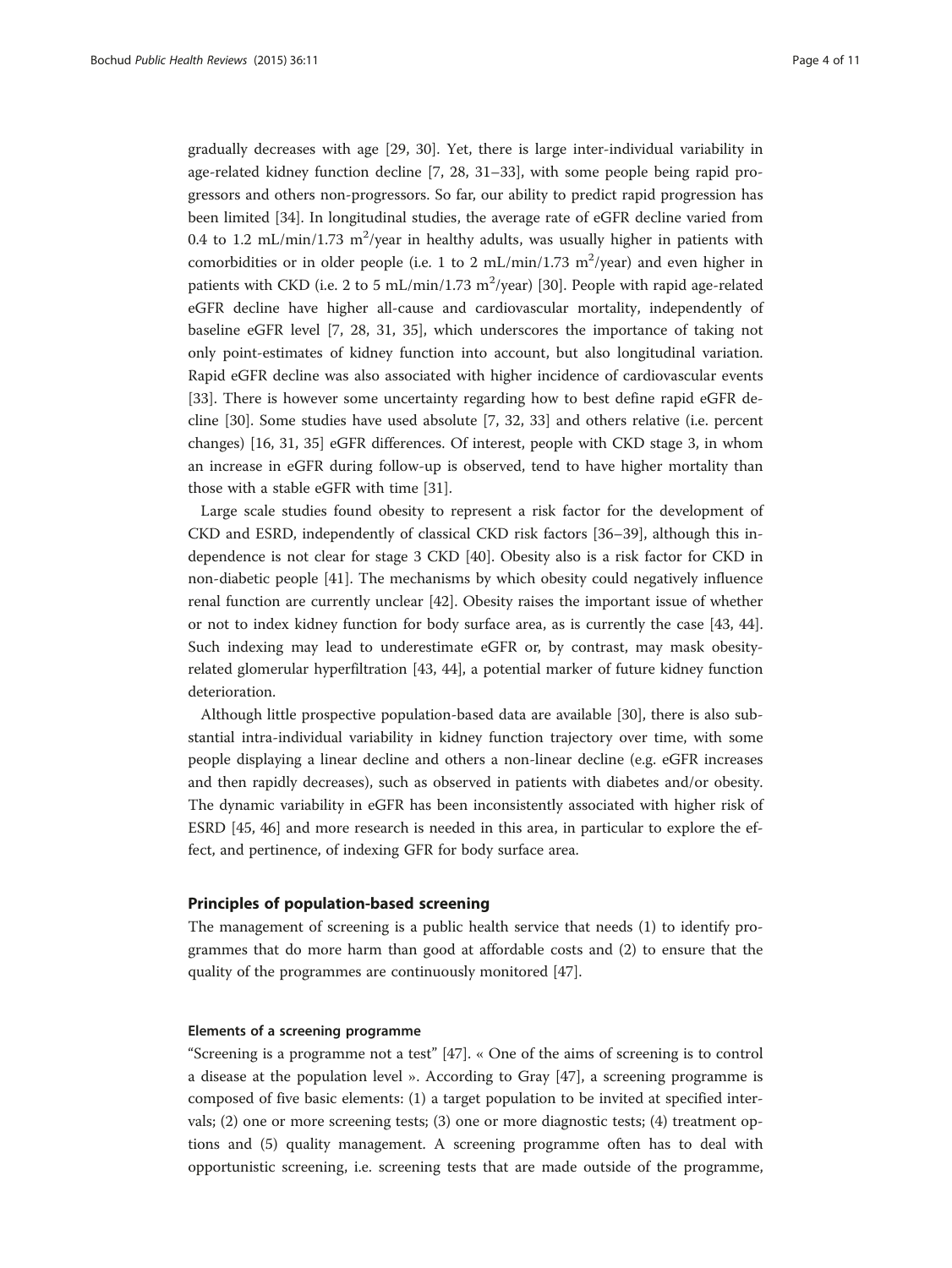that are often conducted by the private health care sector and are usually not subject to the same quality controls and evaluation procedures. Depending on the country and the organization of the health care system, opportunistic screening may create different problems and consequences.

In 1968, Wilson and Jungner published their seminal report entitled "Principles and practice of screening for disease" [\[48](#page-10-0)]. The idea was to guide the selection of conditions that would be suitable for screening. Among other criteria, the condition needs to be detectable at an early stage and be treatable. CKD certainly fulfils these two criteria, in that kidney function can be easily measured via blood and urine testing (even if one has to acknowledge the difficulty to precisely and accurately assess GFR in selected population such as obese, elderly, frail, cachectic or cirrhotic people) and drugs are available to slow down the decrease in renal function in selected groups. The criteria proposed by Wilson and Jungner are listed in Table 2, in which a comment was added to relate them to the specific situation of CKD screening. Additional criteria have since been added, such as those proposed by the UK National Screening Committee (Table [3](#page-5-0)). These new criteria aim to put more emphasis on potential harms of screening programmes, to clarify the level of evidence needed to consider a programme as efficient (i.e. high quality randomized controlled trials) and to underline the importance of quality assurance and programme evaluation [\[49](#page-10-0)]. Andermann et al. [[50](#page-10-0)] recently published revised screening criteria (Table [4\)](#page-6-0).

|   | Criteria                                                                                                                                                                                    | Comment regarding CKD screening                                                                                                                                                                                                                     |
|---|---------------------------------------------------------------------------------------------------------------------------------------------------------------------------------------------|-----------------------------------------------------------------------------------------------------------------------------------------------------------------------------------------------------------------------------------------------------|
|   | The condition is an important health problem.                                                                                                                                               | CKD affects one in 10 adults worldwide. CKD<br>increases the risk of all-cause and CV mortality<br>and ESRD.                                                                                                                                        |
| 2 | There should be an accepted treatment for patients<br>with recognized disease                                                                                                               | Treatment would need to be adapted to the<br>presence of risk factors and co-morbidities (e.g.<br>hypertension, diabetes, CVD, etc.)                                                                                                                |
| 3 | Facilities for diagnosis and treatment should<br>be available.                                                                                                                              | Diagnosis and treatment are routinely available in<br>hospitals and health care centers.                                                                                                                                                            |
| 4 | There should be a recognizable latent or early<br>symptomatic stage.                                                                                                                        | $CKD$ in its early stages $(1-3)$ is almost always<br>asymptomatic.                                                                                                                                                                                 |
| 5 | There should be a suitable test or examination.                                                                                                                                             | Serum creatinine, serum cystatin C and urinary<br>microalbumin represent suitable tests to detect CKD.                                                                                                                                              |
| 6 | The test should be acceptable to the population.                                                                                                                                            | Serum creatinine, serum cystatin C and urinary<br>microalbumin are non-invasive and affordable tests.                                                                                                                                               |
| 7 | The natural history of the condition, including<br>development from latent to declared disease,<br>should be adequately understood.                                                         | Several cohort studies have shown a linear<br>age-related decrease in renal function, but there are<br>large inter-individual differences. People affected<br>with CKD either die from CVD or develop ESRD<br>(dialysis or kidney transplantation). |
| 8 | There should be an agreed policy on whom<br>to treat as patients.                                                                                                                           | There is high-quality evidence to recommend<br>treatment with angiotensin II-receptor blockers<br>in patients with CKD stages 1 to 3 [24], although<br>evidence is lower in non-diabetic patients [58].                                             |
| 9 | The cost of case-finding (including diagnosis<br>and treatment of patients diagnosed) should be<br>economically balanced in relation to possible<br>expenditure on medical care as a whole. | This would need to be determined within each<br>health care system.                                                                                                                                                                                 |
|   | 10 Case-finding should be a continuing process<br>and not a "once and for all" project.                                                                                                     | Regular assessments of renal function would be<br>quite easy to put in place.                                                                                                                                                                       |

Table 2 Wilson & Jungner screening criteria in the context of CKD screening (adapted from [[48\]](#page-10-0))

CKD chronic kidney disease, CVD cardiovascu lar disease, ESRD end-stage renal disease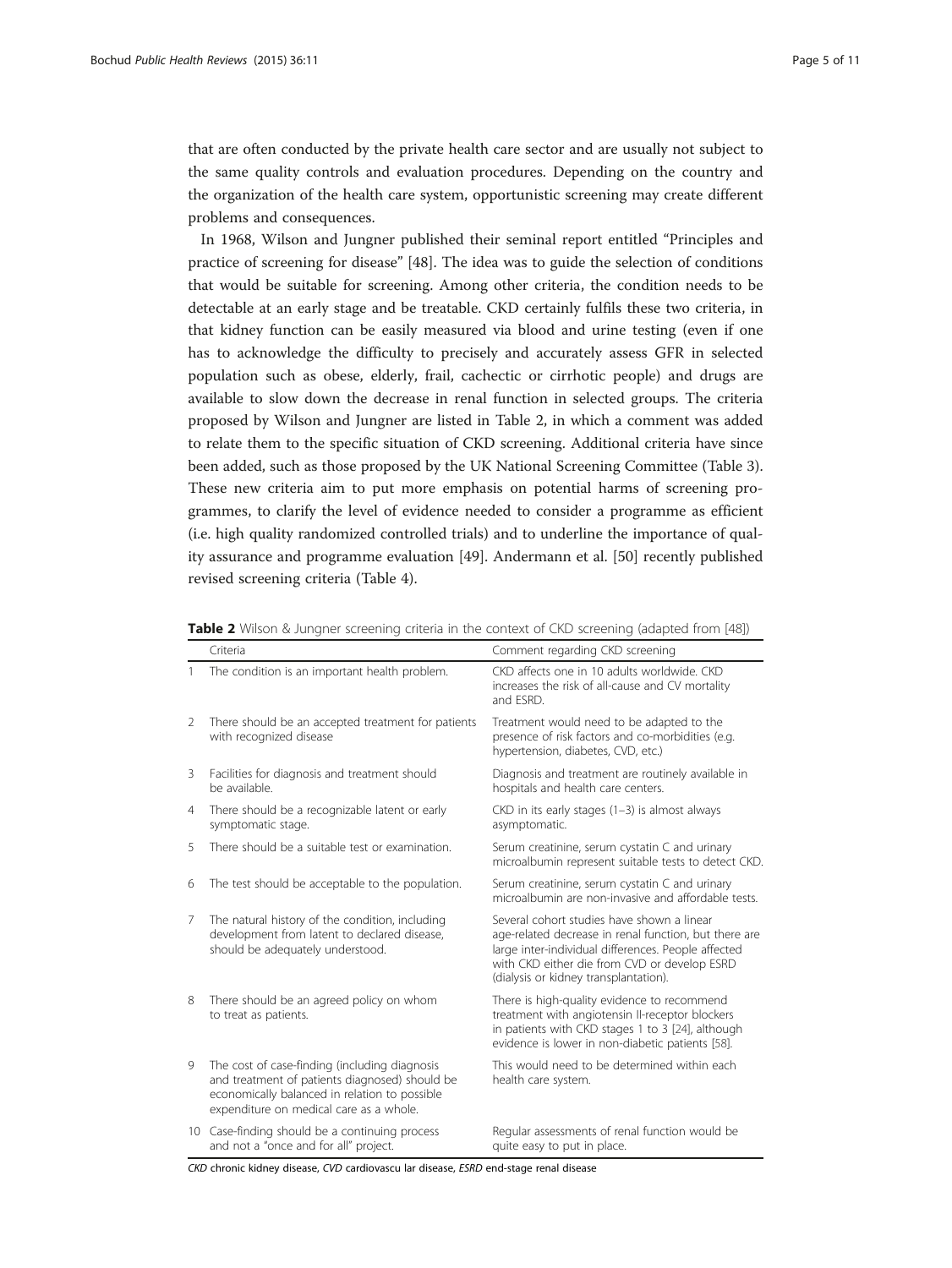<span id="page-5-0"></span>Table 3 Criteria for appraising the viability, effectiveness and appropriateness of a screening programme — 2003 (UK National Screening Committee) (authorization obtained from publisher)

- 1. The condition should be an important health problem.
- 2. The epidemiology and natural history of the condition, including development from latent to declared disease, should be adequately understood and there should be a detectable risk factor, disease marker, latent period or early symptomatic stage.
- 3. All the cost-effective primary prevention interventions should have been implemented as far as practicable.
- 4. If the carriers of a mutation are identified as a result of screening the natural history of people with this status should be understood, including the psychological implications.
- 5. There should be a simple, safe, precise and validated screening test.
- 6. The distribution of test values in the target population should be known and a suitable cut-off level defined and agreed.
- 7. The test should be acceptable to the population.
- 8. There should be an agreed policy on the further diagnostic investigation of individuals with a positive test result and on the choices available to those individuals.
- 9. If the test is for mutations the criteria used to select the subset of mutations to be covered by screening, if all possible mutations are not being tested for, should be clearly set out.
- 10. There should be an effective treatment or intervention for patients identified through early detection, with evidence of early treatment leading to better outcomes than late treatment.
- 11. There should be agreed evidence-based policies covering which individuals should be offered treatment and the appropriate treatment to be offered.
- 12. Clinical management of the condition and patient outcomes should be optimised in all healthcare providers prior to participation in a screening programme.
- 13. There should be evidence from high-quality randomised controlled trials that the screening programme is effective in reducing mortality or morbidity. Where screening is aimed solely at providing information to allow the person being screened to make an 'informed choice' (for example, Down's syndrome and cystic fibrosis carrier screening), there must be evidence from high-quality trials that the test accurately measures risk. The information that is provided about the test and its outcome must be of value and readily understood by the individual being screened.
- 14. There should be evidence that the complete screening programme (test, diagnostic procedures, treatment/intervention) is clinically, socially, and ethically acceptable to health professionals and the public.
- 15. The benefit from the screening programme should outweigh the physical and psychological harm (caused by the test, diagnostic procedures and treatment).
- 16. The opportunity cost of the screening programme (including testing, diagnosis and treatment, administration, training and quality assurance) should be economically balanced in relation to expenditure on medical care as a whole (i.e. value for money).
- 17. There should be a plan for managing and monitoring the screening programme and an agreed set of quality assurance standards.
- 18. Adequate staffing and facilities for testing, diagnosis, treatment, and programme management should be available prior to the commencement of the screening programme.
- 19. All other options for managing the condition should have been considered (for example, improving treatment and providing other services), to ensure that no more cost-effective intervention could be introduced or current interventions increased within the resources available.
- 20. Evidence-based information, explaining the consequences of testing, investigation, and treatment, should be made available to potential participants to assist them in making an informed choice.
- 21. Public pressure for widening the eligibility criteria for reducing the screening interval, and for increasing the sensitivity of the testing process, should be anticipated. Decisions about these parameters should be scientifically justifiable to the public.
- 22. If screening is for a mutation, the programme should be acceptable to people identified as carriers and to other family members.

#### What could be used as a screening test for chronic kidney disease?

A blood test for serum creatinine and a spot urine for albumin-to-creatinine ratio could represent the first screening tests for CKD. For those testing positive, a confirmation, i.e. a diagnostic test, should then be done by reassessing eGFR, potentially using both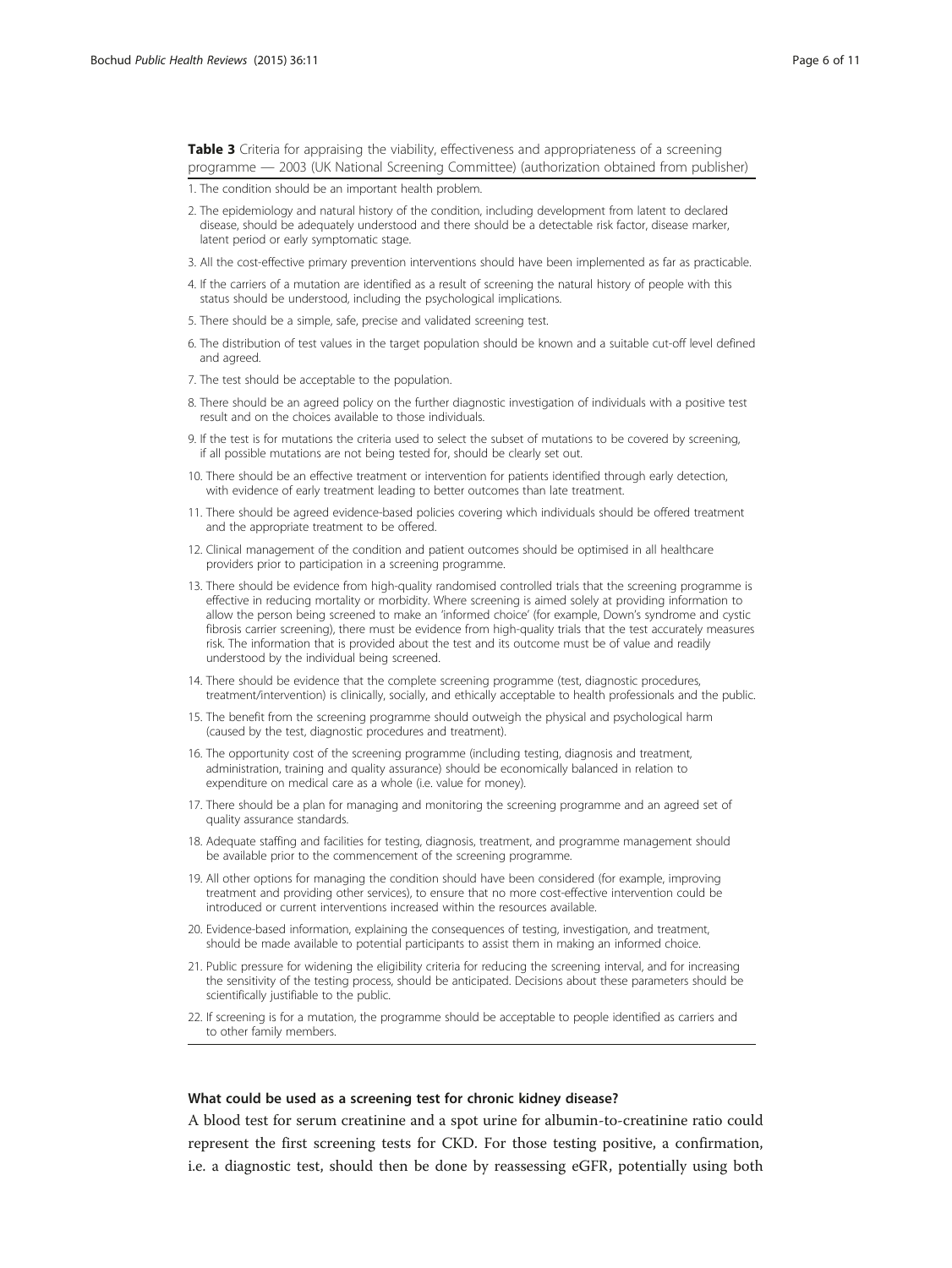|                | Criteria                                                                                          | Comment regarding CKD screening                                                                                                                                                    |
|----------------|---------------------------------------------------------------------------------------------------|------------------------------------------------------------------------------------------------------------------------------------------------------------------------------------|
|                | The screening programme should respond to<br>a recognized need.                                   | The current situation of population ageing with<br>increasing incidence of CKD and ESRD and their<br>associated costs strongly suggest that there is a need.                       |
| 2              | The objectives of screening should be defined<br>at the outset.                                   | The objective should be to decrease all-cause and<br>CV mortality as well as ESRD incidence and mortality<br>and also to improve the quality of life of people<br>living with CKD. |
| 3              | There should be a defined target population.                                                      | Although no consensus exists for CKD screening,<br>the sharp age-related increase in CKD prevalence<br>suggests starting screening after the age of 50 years.                      |
| $\overline{4}$ | There should be scientific evidence of screening<br>programme effectiveness.                      | No such evidence currently exists.                                                                                                                                                 |
| 5              | The programme should integrate education,<br>testing, clinical services and programme management. | No programme is currently being tested.                                                                                                                                            |
| 6              | There should be quality assurance, with mechanisms<br>to minimize potential risks of screening.   | No programme is currently being tested.                                                                                                                                            |
| 7              | The programme should ensure informed choice,<br>confidentiality and respect for autonomy.         | No programme is currently being tested.                                                                                                                                            |
| 8              | The programme should promote equity and access<br>to screening for the entire target population.  | No programme is currently being tested.                                                                                                                                            |
| 9              | Programme evaluation should be planned from<br>the outset.                                        | No programme is currently being tested.                                                                                                                                            |
|                | 10 The overall benefits of screening should outweigh<br>the harm.                                 | No such evidence currently exists.                                                                                                                                                 |

<span id="page-6-0"></span>Table 4 Emerging screening criteria proposed over the past 40 years in the context of CKD screening (adapted from Andermann et al. [\[50\]](#page-10-0))

CKD chronic kidney disease, CVD cardiovascular disease, ESRD end-stage renal disease

serum creatinine and cystatin C, and urine analysis at three months, and likely adding a non-invasive imaging of the kidneys. Cost considerations and analytic validity of the tests need to be carefully considered when deciding on which tests to use within a given context. In particular, the measurement of cystatin C currently has a much higher cost (about 10 times higher) than that of creatinine.

#### Population-based versus opportunistic screening

Population-based screening programmes target groups of people and not individuals. As such, they can be contrasted with opportunistic screening that individuals seek from their medical doctor, outside of a formal population screening programme. When making the decision to start or not a screening programme, policy makers always consider cost issues, the idea being to maximize the value obtainable from the available resources [[51\]](#page-10-0). Health authorities have to consider not only the evidence and needs of the population but also the values of that population [[51](#page-10-0)]. It may therefore well be that a specific programme is adapted to the values of one population but not to those of another population, even if the programme is evidence-based. Economists, epidemiologists, and public health professionals gather evidence about a programme, yet values have to be decided by the public, or usually, by their elected representatives [[51](#page-10-0)].

#### CKD screening recommendations

Current guidelines of the American College of Physicians [[24\]](#page-9-0) recommend against screening for CKD in asymptomatic adults without risk factors for CKD. There is only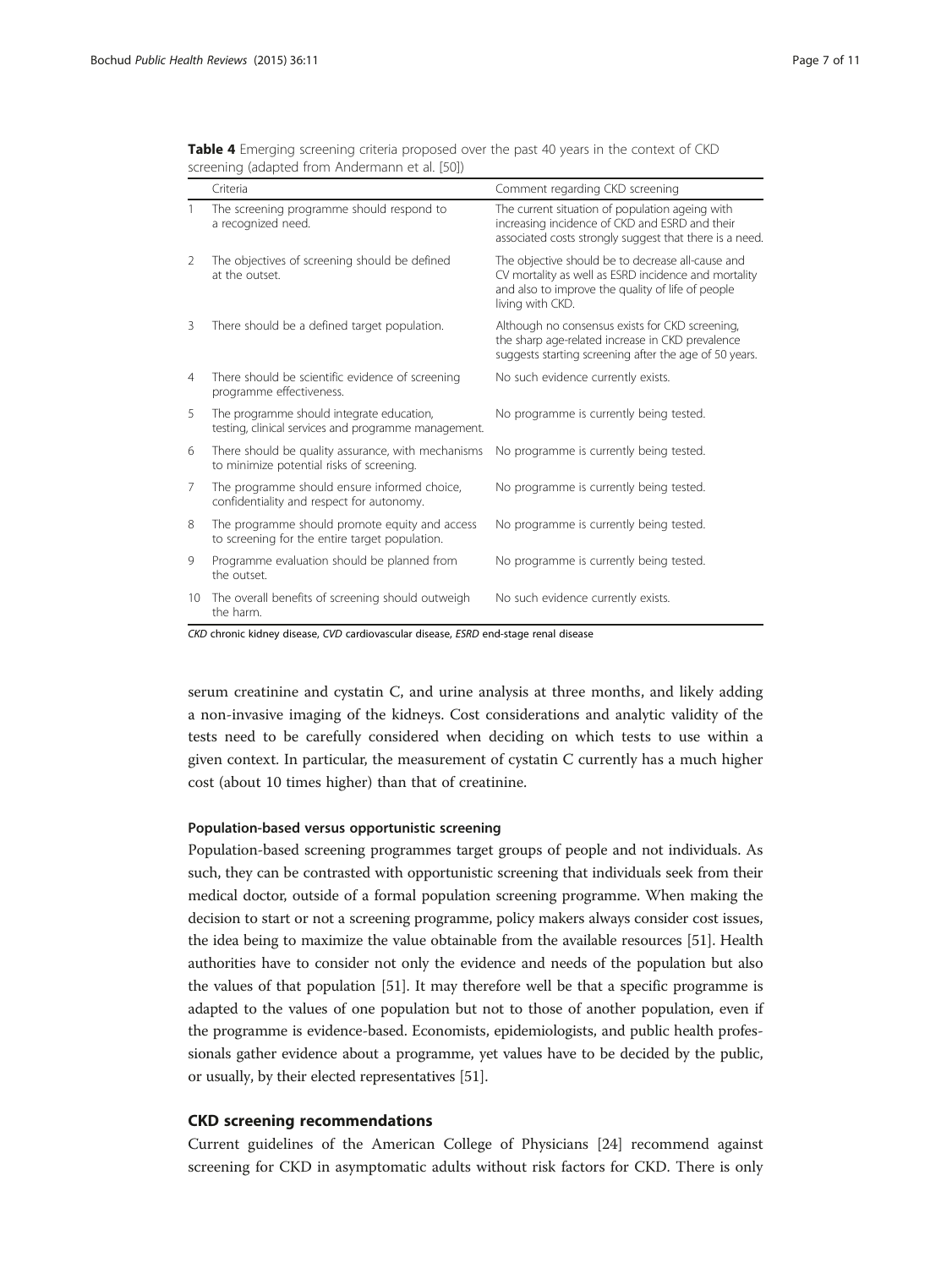low-quality evidence available so that this recommendation is of weak grade. The UK National Screening Committee does not recommend population screening for kidney disease in general [\(http://legacy.screening.nhs.uk/kidneydisease](http://legacy.screening.nhs.uk/kidneydisease)). The US Preventive Services Task Force (USPSTF, [www.uspreventiveservicestaskforce.org\)](http://www.uspreventiveservicestaskforce.org) considers that there is insufficient evidence to assess the benefits and harms of screening for CKD in asymptomatic individuals in the absence of diabetes or hypertension. No populationbased study explored the sensitivity and specificity of screening for CKD using eGFR or albuminuria or both, neither once nor multiple times [\[24](#page-9-0), [52](#page-10-0)]. So far there are no controlled clinical trials comparing outcomes with and without CKD screening in the population [[52\]](#page-10-0).

# What criteria should be met for population-based screening to be recommended?

In the absence of evidence, such as is currently the case, population-based screening for CKD cannot be recommended [\[53](#page-10-0)]. Given the high burden associated with CKD and its complications, it would seem appropriate to initiate a randomized controlled trial for CKD screening in the general adult population. The project should explore which screening modality would carry the optimal sensitivity and specificity in the context of CKD screening: creatinine-based eGFR alone? albumin-to-creatinine ratio in spot urine? both tests? single versus multiple tests? Furthermore the best age range to define the target population would need to be determined. Considering the age-dependent prevalence, it is likely that CKD screening would not be very efficient before the age of 50 years. The optimal screening interval should also be explored (yearly? every 2 years? etc.). The current KDIGO definition does not factor age into the CKD staging system, which has been repeatedly criticized [[54\]](#page-10-0) and debated [[55](#page-10-0)]. A detailed discussion about the need for revised criteria for CKD-staging is beyond the scope of this review, but this clearly represents an important question when choosing a proper CKD screening test.

There is good evidence that early lifestyle and pharmacologic interventions can slow down CKD progression and reduce CV risk [\[56](#page-10-0)]. There is no uniform treatment option for patients with CKD as the treatment strategy strongly depends on the presence of comorbidities, such as diabetes, dyslipidemia, hypertension and on overall cardiovascular risk [\[21\]](#page-9-0). In diabetic patients, ACE inhibitor treatment reduces the doubling of serum creatinine level by 42 % (OR[95 % CI]: 0.58 [0.32–0.90]) [\[57](#page-10-0)]. There is a lack of trials evaluating CKD treatment in non-diabetic and non-hypertensive individuals. Blood pressure should be adequately controlled in patients with CKD, with tighter control in the presence of albuminuria [[21\]](#page-9-0). There is high-quality evidence to recommend treatment with angiotensin II-receptor blockers in patients with CKD stages 1 to 3 [\[24\]](#page-9-0), although evidence is lower in non-diabetic patients [[58](#page-10-0)]. Diabetes, if present, should be adequately controlled [\[21](#page-9-0)]. Current KDIGO guidelines recommend lipid lowering treatment in patients with stage 1–5 CKD aged older than 50 years [\[59\]](#page-10-0). For CKD patients younger than 50 years, lipid lowering treatment is recommended in case of diabetes, known vascular disease or whenever CV risk is higher than 10 % [[59](#page-10-0)]. Lifestyle modifications expected to slow down CKD progression include low dietary salt and protein intake, regular physical exercise, weight maintenance and smoking cessation [\[21](#page-9-0)]. Another important issue in patients with CKD is that of adapting dosage for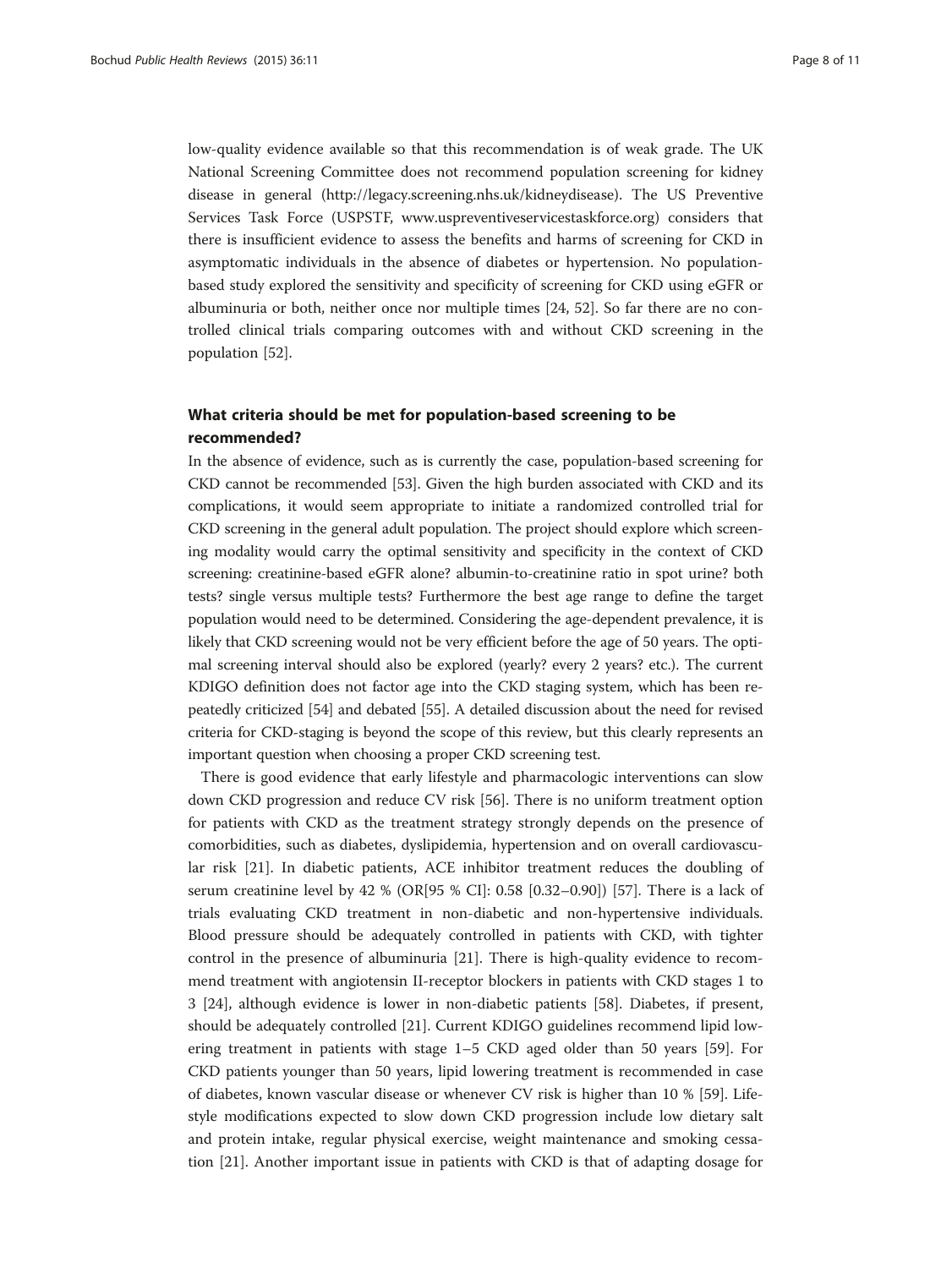<span id="page-8-0"></span>drugs cleared by the kidney. Detailed guidelines regarding drug dosage adjustment in patients with CKD have been published [\[60](#page-10-0)].

#### Potential harms of screening

As highlighted by Gray [[47\]](#page-10-0), screening programmes generate specific harms that differ from those encountered in clinical care. In usual clinical care, a person seeks the help of a professional because of a specific problem. After having received adequate information, this person accepts the risk that the treatment might involve. In a screening programme, some people (false positive screening tests) may suffer from adverse effects of screening (e.g. colon perforation following a colonoscopy) without having the condition (e.g. colon cancer) for which they have been screened [\[47](#page-10-0)]. It is therefore of paramount importance that screening programmes gather evidence about the harm they may generate [[47](#page-10-0)]. For the situation of CKD screening, the screening and diagnostic tests (blood and urine sampling) do not generate life-threatening complications, although the psychological harm of being labeled as suffering from CKD cannot be excluded. Screening and monitoring harms are poorly described for CKD so far [[52](#page-10-0)].

### Conclusions

CKD in its early stages is asymptomatic. CKD affects one in ten adult in the general population and its prevalence sharply increases with age. CKD is associated with high cardiovascular morbidity and mortality and high risk of ESRD. In the absence of evidence for benefit, most public health authorities currently recommend against population-based screening for CKD. Considering the weakness of the available evidence, the increasing public health burden of CKD and the current context of population ageing, it seems appropriate and timely to initiate randomized clinical trials comparing outcomes with and without CKD screening in the general adult population. Such trials are needed to explore whether benefits, if any, outweigh harms. If net benefits are demonstrated at the population level, cost issues need to be explored but these considerations will strongly depend on the resources available in any specific country or region.

#### Abbreviations

CKD: Chronic kidney disease; ESRD: End-stage renal disease; eGFR: Estimated glomerular filtration rate; CKD-EPI: Chronic kidney disease-epidemiology collaboration equation; KDOQI: Kidney disease: improving global outcomes initiative; CVD: Cardiovascular disease.

#### Competing interests

The author declares that she has no competing interests.

#### Received: 24 March 2015 Accepted: 2 October 2015 Published online: 05 November 2015

#### References

- 1. DuBose Jr TD. American Society of Nephrology Presidential Address 2006: chronic kidney disease as a public health threat–new strategy for a growing problem. J Am Soc Nephrol. 2007;18(4):1038–45.
- 2. Coresh J, Selvin E, Stevens LA, Manzi J, Kusek JW, Eggers P, et al. Prevalence of chronic kidney disease in the United States. JAMA. 2007;298(17):2038–47.
- 3. Ponte B, Pruijm M, Marques-Vidal P, Martin PY, Burnier M, Paccaud F, et al. Determinants and burden of chronic kidney disease in the population-based CoLaus study: a cross-sectional analysis. Nephrol Dial Transplant. 2013;28(9):2329–39.
- 4. Kooman JP, Kotanko P, Schols AM, Shiels PG, Stenvinkel P. Chronic kidney disease and premature ageing. Nat Rev Nephrol. 2014;10(12):732–42.
- 5. Stevens LA, Coresh J, Greene T, Levey AS. Assessing kidney function–measured and estimated glomerular filtration rate. N Engl J Med. 2006;354(23):2473–83.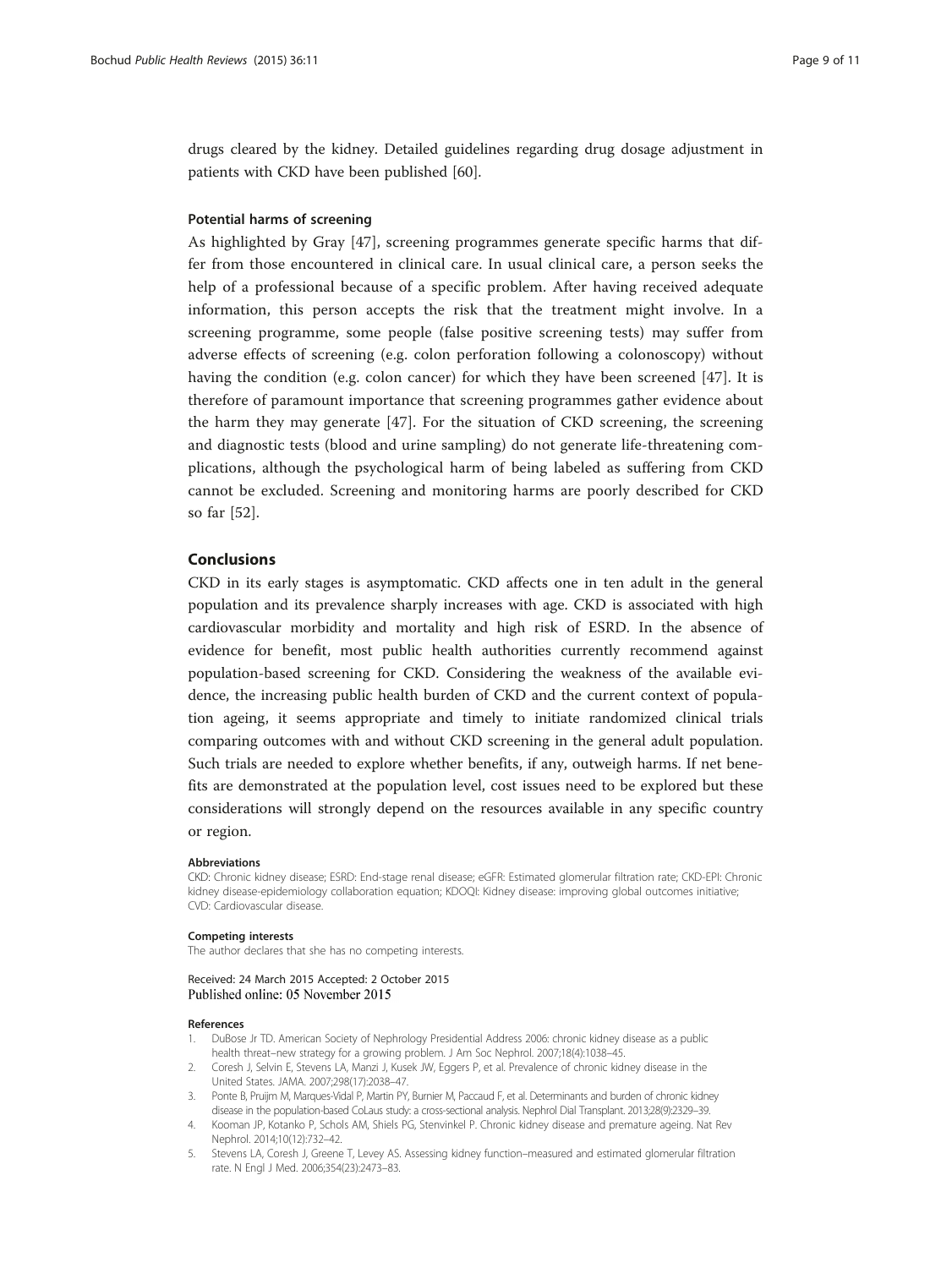- <span id="page-9-0"></span>6. Levey AS, Stevens LA, Schmid CH, Zhang YL, Castro 3rd AF, Feldman HI, et al. A new equation to estimate glomerular filtration rate. Ann Intern Med. 2009;150(9):604–12.
- Rifkin DE, Shlipak MG, Katz R, Fried LF, Siscovick D, Chonchol M, et al. Rapid kidney function decline and mortality risk in older adults. Arch Intern Med. 2008;168(20):2212–8.
- 8. Coresh J, Astor BC, McQuillan G, Kusek J, Greene T, Van Lente F, et al. Calibration and random variation of the serum creatinine assay as critical elements of using equations to estimate glomerular filtration rate. Am J Kidney Dis. 2002;39(5):920–9.
- 9. Selvin E, Manzi J, Stevens LA, Van Lente F, Lacher DA, Levey AS, et al. Calibration of serum creatinine in the National Health and Nutrition Examination Surveys (NHANES) 1988–1994, 1999–2004. Am J Kidney Dis. 2007;50(6):918–26.
- 10. Stevens LA, Coresh J, Schmid CH, Feldman HI, Froissart M, Kusek J, et al. Estimating GFR using serum cystatin C alone and in combination with serum creatinine: a pooled analysis of 3,418 individuals with CKD. Am J Kidney Dis. 2008;51(3):395–406.
- 11. Shlipak MG, Matsushita K, Arnlov J, Inker LA, Katz R, Polkinghorne KR, et al. Cystatin C versus creatinine in determining risk based on kidney function. N Engl J Med. 2013;369(10):932–43.
- 12. Grubb A, Horio M, Hansson LO, Bjork J, Nyman U, Flodin M, et al. Generation of a new cystatin C-based estimating equation for glomerular filtration rate by use of 7 assays standardized to the international calibrator. Clin Chem. 2014;60(7):974-86.
- 13. Inker LA, Schmid CH, Tighiouart H, Eckfeldt JH, Feldman HI, Greene T, et al. Estimating glomerular filtration rate from serum creatinine and cystatin C. N Engl J Med. 2012;367(1):20–9.
- 14. Schaeffner ES, Ebert N, Delanaye P, Frei U, Gaedeke J, Jakob O, et al. Two novel equations to estimate kidney function in persons aged 70 years or older. Ann Intern Med. 2012;157(7):471–81.
- 15. Shlipak MG, Sarnak MJ, Katz R, Fried LF, Seliger SL, Newman AB, et al. Cystatin C and the risk of death and cardiovascular events among elderly persons. N Engl J Med. 2005;352(20):2049–60.
- 16. Chapter 1: Definition and classification of CKD. Kidney Int Suppl (2011). 2013;3(1):19–62.
- 17. Go AS, Chertow GM, Fan D, McCulloch CE, Hsu CY. Chronic kidney disease and the risks of death, cardiovascular events, and hospitalization. N Engl J Med. 2004;351(13):1296–305.
- 18. Tonelli M, Wiebe N, Culleton B, House A, Rabbat C, Fok M, et al. Chronic kidney disease and mortality risk: a systematic review. J Am Soc Nephrol. 2006;17(7):2034–47.
- 19. Mahmoodi BK, Matsushita K, Woodward M, Blankestijn PJ, Cirillo M, Ohkubo T, et al. Associations of kidney disease measures with mortality and end-stage renal disease in individuals with and without hypertension: a meta-analysis. Lancet. 2012;380(9854):1649–61.
- 20. Consortium CKDP, Matsushita K, van der Velde M, Astor BC, Woodward M, Levey AS, et al. Association of estimated glomerular filtration rate and albuminuria with all-cause and cardiovascular mortality in general population cohorts: a collaborative meta-analysis. Lancet. 2010;375(9731):2073–81.
- 21. Stevens PE, Levin A, Kidney Disease: Improving Global Outcomes Chronic Kidney Disease Guideline Development Work Group M. Evaluation and management of chronic kidney disease: synopsis of the kidney disease: improving global outcomes 2012 clinical practice guideline. Ann Intern Med. 2013;158(11):825–30.
- 22. van der Velde M, Matsushita K, Coresh J, Astor BC, Woodward M, Levey A, et al. Lower estimated glomerular filtration rate and higher albuminuria are associated with all-cause and cardiovascular mortality. A collaborative meta-analysis of high-risk population cohorts. Kidney Int. 2011;79(12):1341–52.
- 23. Fox CS, Matsushita K, Woodward M, Bilo HJ, Chalmers J, Heerspink HJ, et al. Associations of kidney disease measures with mortality and end-stage renal disease in individuals with and without diabetes: a meta-analysis. Lancet. 2012;380(9854):1662–73.
- 24. Qaseem A, Hopkins Jr RH, Sweet DE, Starkey M, Shekelle P, Clinical Guidelines Committee of the American College of P. Screening, monitoring, and treatment of stage 1 to 3 chronic kidney disease: a clinical practice guideline from the American College of Physicians. Ann Intern Med. 2013;159(12):835–47.
- 25. de Boer IH, Rue TC, Hall YN, Heagerty PJ, Weiss NS, Himmelfarb J. Temporal trends in the prevalence of diabetic kidney disease in the United States. JAMA. 2011;305(24):2532–9.
- 26. Bryson CL, Ross HJ, Boyko EJ, Young BA. Racial and ethnic variations in albuminuria in the US Third National Health and Nutrition Examination Survey (NHANES III) population: associations with diabetes and level of CKD. Am J Kidney Dis. 2006;48(5):720–6.
- 27. Hsu CY, Lin F, Vittinghoff E, Shlipak MG. Racial differences in the progression from chronic renal insufficiency to end-stage renal disease in the United States. J Am Soc Nephrol. 2003;14(11):2902–7.
- 28. Al-Aly Z, Zeringue A, Fu J, Rauchman MI, McDonald JR, El-Achkar TM, et al. Rate of kidney function decline associates with mortality. J Am Soc Nephrol. 2010;21(11):1961–9.
- 29. Davies DF, Shock NW. Age changes in glomerular filtration rate, effective renal plasma flow, and tubular excretory capacity in adult males. J Clin Invest. 1950;29(5):496–507.
- 30. Chapter 2: Definition, identification, and prediction of CKD progression. Kidney Int Suppl (2011). 2013;3(1):63–72.
- 31. Matsushita K, Selvin E, Bash LD, Franceschini N, Astor BC, Coresh J. Change in estimated GFR associates with coronary heart disease and mortality. J Am Soc Nephrol. 2009;20(12):2617–24.
- 32. Guessous I, Ponte B, Marques-Vidal P, Paccaud F, Gaspoz JM, Burnier M, et al. Clinical and biological determinants of kidney outcomes in a population-based cohort study. Kidney Blood Press Res. 2014;39(1):74–85.
- 33. Shlipak MG, Katz R, Kestenbaum B, Siscovick D, Fried L, Newman A, et al. Rapid decline of kidney function increases cardiovascular risk in the elderly. J Am Soc Nephrol. 2009;20(12):2625–30.
- 34. Echouffo-Tcheugui JB, Kengne AP. Risk models to predict chronic kidney disease and its progression: a systematic review. PLoS Med. 2012;9(11), e1001344.
- 35. Cheng TY, Wen SF, Astor BC, Tao XG, Samet JM, Wen CP. Mortality risks for all causes and cardiovascular diseases and reduced GFR in a middle-aged working population in Taiwan. Am J Kidney Dis. 2008;52(6):1051–60.
- 36. Gelber RP, Kurth T, Kausz AT, Manson JE, Buring JE, Levey AS, et al. Association between body mass index and CKD in apparently healthy men. Am J Kidney Dis. 2005;46(5):871–80.
- 37. Hsu CY, McCulloch CE, Iribarren C, Darbinian J, Go AS. Body mass index and risk for end-stage renal disease. Ann Intern Med. 2006;144(1):21–8.